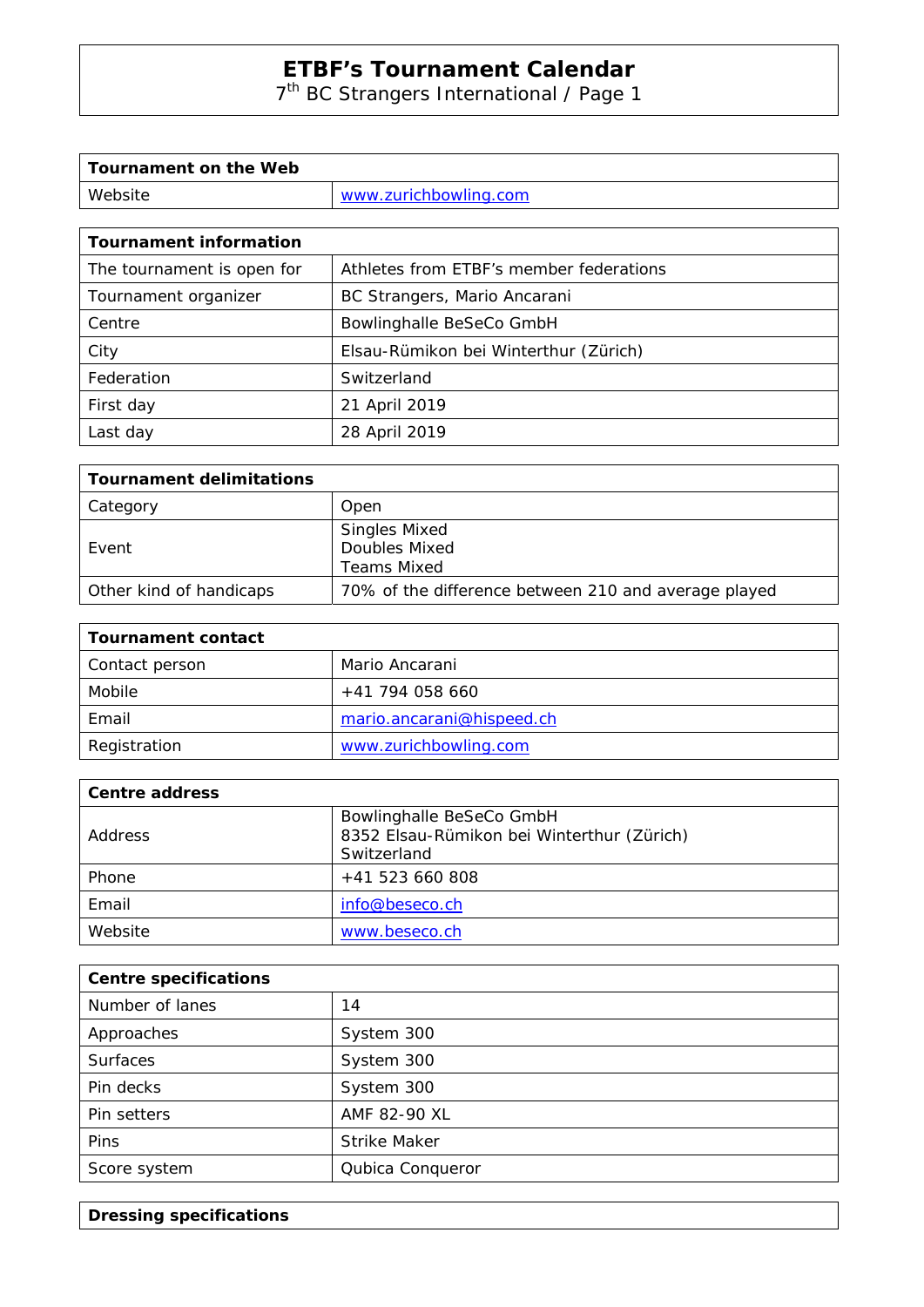## **ETBF's Tournament Calendar**

7th BC Strangers International / Page 2

| Oil machine         | Kegel Kustodian Walker |
|---------------------|------------------------|
| <b>Oil</b>          | Kegel Ice              |
| Cleaner             | Kegel                  |
| Pattern prepared by | Beseco Technician      |
| Dressing done by    | Beseco Technician      |

| Prize money specifications |                         |
|----------------------------|-------------------------|
| l Prize fund status        | Guaranteed for 28 teams |
| l Calculation method       | Depending on entries    |
| Tax on prizes              | No                      |

| Prize money expressed in CHF |                        |                      |                      |
|------------------------------|------------------------|----------------------|----------------------|
| <b>Position</b>              | <b>Teams Mixed, 28</b> | <b>Doubles Mixed</b> | <b>Singles Mixed</b> |
| Position 1                   | 600                    | 300                  | 600                  |
| Position 2                   | 500                    | 250                  | 500                  |
| Position 3                   | 400                    | 200                  | 400                  |
| Position 4                   |                        |                      | 300                  |
| Position 5                   |                        |                      | 290                  |
| Position 6                   |                        |                      | 280                  |
| Position 7                   |                        |                      | 270                  |
| Position 8                   |                        |                      | 260                  |
| Position 9                   |                        |                      | 250                  |
| Position 10                  |                        |                      | 240                  |
| Position 11                  |                        |                      | 230                  |
| Position 12                  |                        |                      | 220                  |
| Position 13                  |                        |                      | 220                  |
| Position 14                  |                        |                      | 220                  |
| <b>Total</b>                 | 1.500                  | 750                  | 4.280                |

| Tournament format  |
|--------------------|
| Singles<br>Doubles |
|                    |
| Team of Four       |
|                    |

### **Tournament tie rules**

#### **Ties after classification**

(1) Teams, Doubles and Singles with the lowest handicap shall come first.

(2) Team with the lowest difference between high and low game.

| Lane assignments and lane movements |                                      |
|-------------------------------------|--------------------------------------|
| Lane draws                          | Lexer                                |
| Athletes per pair in squads         | Teams: 8<br>Doubles: 4<br>Singles: 2 |